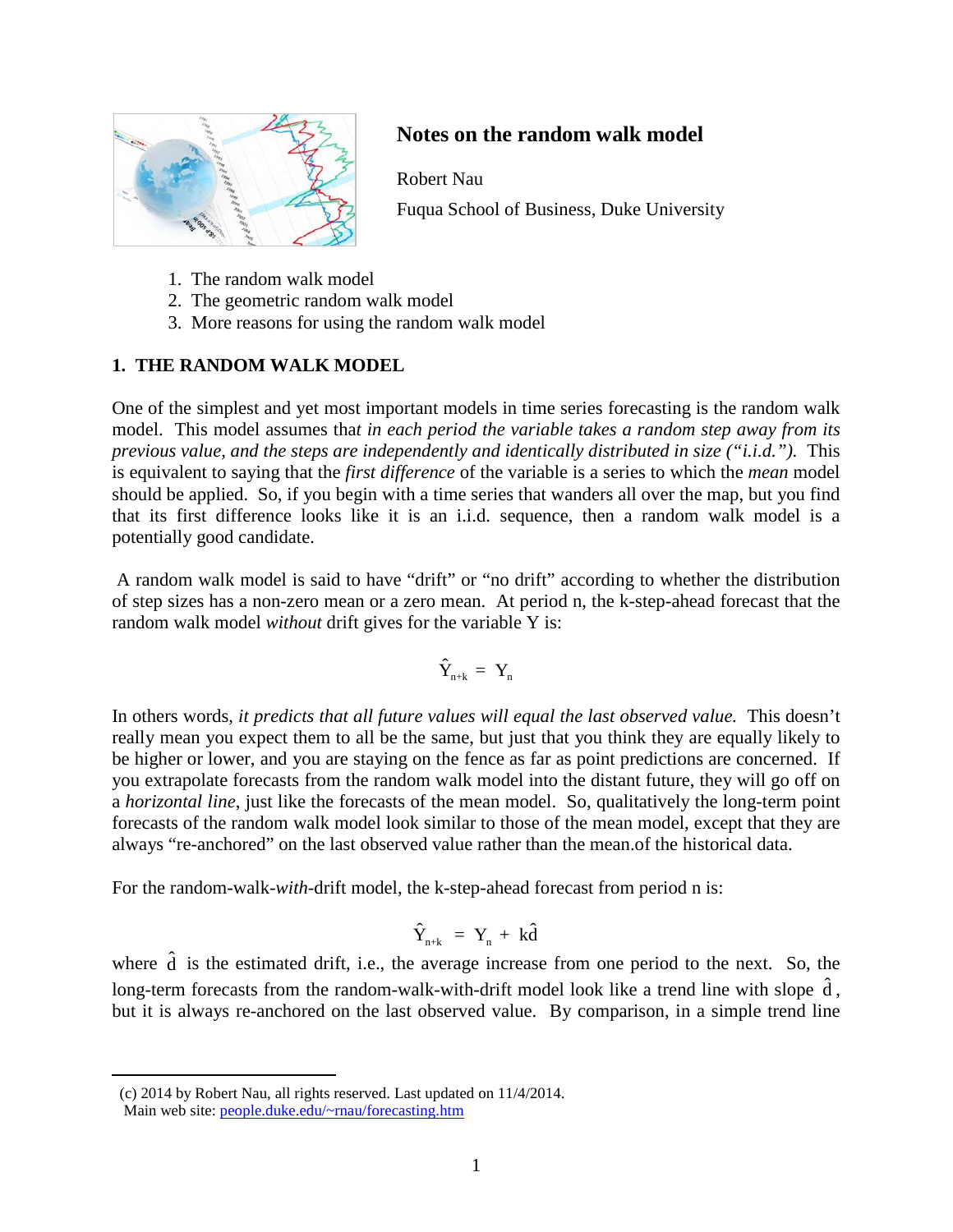model fitted by linear regression, the trend line is firmly anchored at the center of mass of the data<sup>[2](#page-0-0)</sup>, and it doesn't move very much if it is re-estimated each time a new data point is observed.

In the random-walk-with-drift model, the estimation of the drift term can be tricky. The obvious way to estimate it is to let it be *the average period-to-period change observed in the past,* which is merely the difference between the first and last values in the series divided by  $n-1$ :<sup>[3](#page-1-0)</sup>

$$
\hat{d} = \frac{Y_n - Y_1}{n-1}
$$

This is the slope of a line drawn between the first and last data points, *not* the slope of a trend line fitted to the data by simple regression. It seems like the logical estimate to use when you consider that using the random-walk-with-drift model is equivalent to using the mean model to predict the first difference of the series. However, as will be discussed in section 2, this method of estimating the drift is very sensitive to the choice of how much historical data to use in fitting the model. In fact, if the drift is very small in comparison to the standard deviation of the step size (as it is for stock prices), the behavior of the random walk process is so irregular that it is very hard to estimate the drift from any finite amount of history, particularly in an era of bubbles and busts, as illustrated by the chart on page 9.

The confidence intervals for forecasts from the random walk model (with or without drift) widen very rapidly as the forecast horizon lengthens, while those of the mean model remain the same and those of the simple trend line model widen only very slowly. In fact:

### *The confidence interval for a k-period-ahead random walk forecast is wider than that of a 1-period-ahead forecast by a factor of square-root-of-k, which is called the "square root of time" rule.*

Thus the confidence interval for a 4-step-ahead forecast is twice as wide as that of a 1-step-ahead forecast. This is the most important (and most measurable!) property of the random walk model.

Now, why the factor of square-root-of-k? The answer is simple. The distance up or down that is traveled in k random steps is the sum of k independently and identically distributed random variables. The *variance* of the distance traveled in k steps is sum of the variances of the individual steps (because variances are added when you add independent random variables), so the variance of the total distance traveled is k times the variance of one step. The *standard deviation* of the distance traveled in k steps, which is your forecast standard error if you are predicting that the series will stay where it is now, is the square root of the variance, so the kstep-ahead standard error is the 1-step-ahead standard error scaled up by the square-root-of-k rather than by k.

<span id="page-1-1"></span><sup>&</sup>lt;sup>2</sup> In a simple trend line model, the trend line always passes through the point  $(\overline{X}, \overline{Y})$ , the means of both variables. "Trend" and "drift" both mean the same thing in the sense that they are average increases from one period to the next, but I will use the former term in the context of the simple trend line model and the latter one in the context of the random walk model.

<span id="page-1-0"></span><sup>&</sup>lt;sup>3</sup> To see this, note that if you add up all the period-to-period changes, you get  $(Y_2-Y_1)+(Y_3-Y_2)+...+(Y_n-Y_{n-1})$ , and after canceling terms you are left with just  $Y_n - Y_1$ . This is the total of n-1differences, so the average difference is  $(Y_n-Y_1)/(n-1)$ .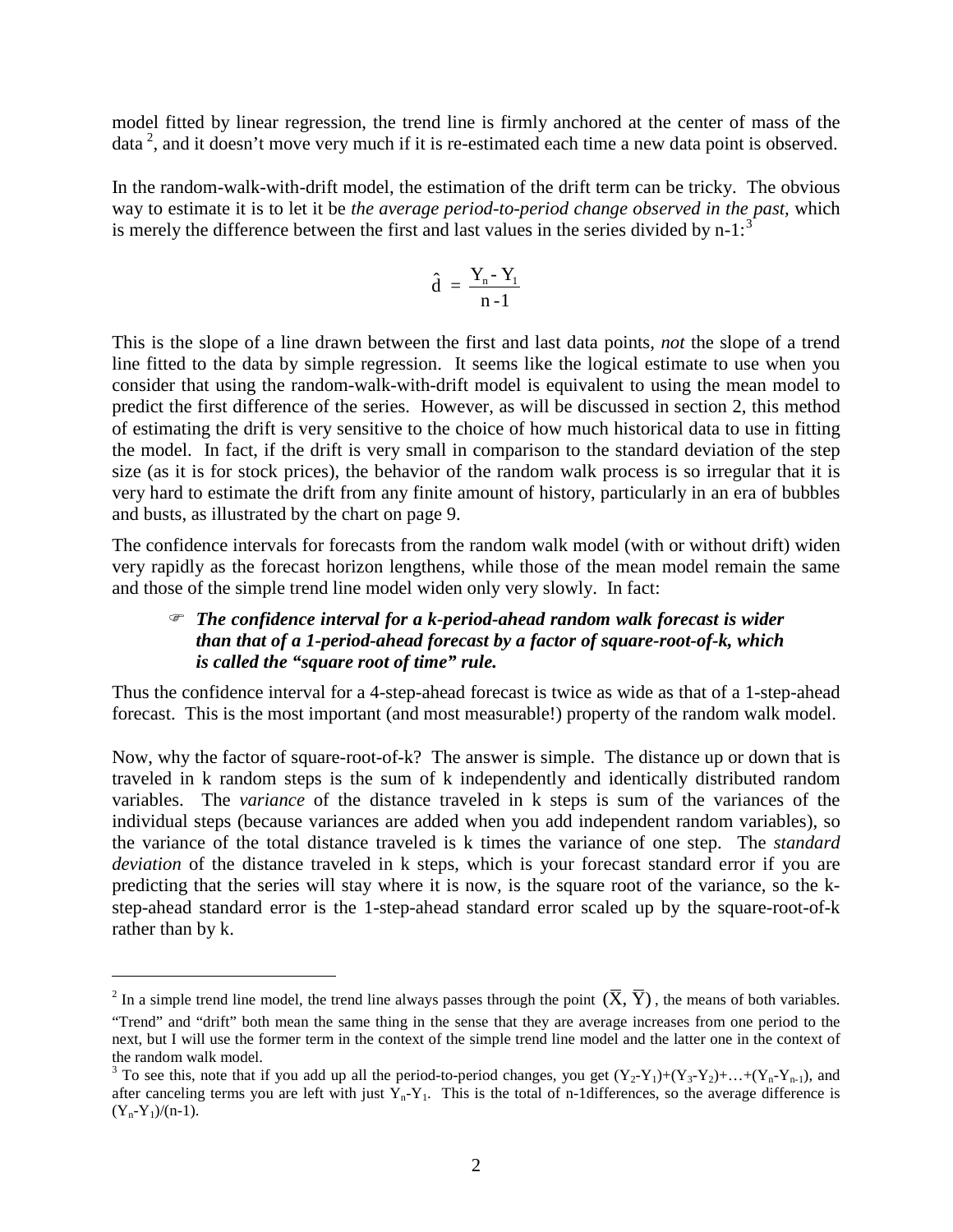So, the really important parameter of the random walk model is the standard error of the 1-stepahead forecast. Everything else is determined from this one number by the square-root-of-k rule.

For the *random-walk-with-drift model*, the 1-step-ahead forecast standard error is *the standard deviation of the differenced series.* If the differenced series is called Y\_DIFF1 as created in RegressIt, then the 1-step forecast standard error is:

$$
SE_{\text{fcst}(1)} = STDEV(Y\_DIFF1)
$$

For the random walk model *without* drift, the 1-step forecast error is slightly different (although the difference is usually too small to matter): it is the r*oot-mean-square* of the differenced series, i.e., the square root of the mean of the squared values, because the mean value is assumed to be zero rather than being estimated from the sample. In Excel the RMS value of Y\_DIFF1 can be calculated like this:

$$
SE_{fest(1)} = SQRT(VARP(Y_DIFF1) + AVG(Y_DIFF1)^2)
$$

I.e., it is the square root of the-population-variance-plus-the-square-of-the-mean. This looks slightly messy but it is almost the same as STDEV(Y\_DIFF1). For both models, the standard error for a k-step-ahead forecast is the 1-step-ahead forecast scaled up by SQRT(k).

Minor technical point: The critical value of the t distribution that should be used to calculate a *confidence interval* based on the forecast and standard error is not quite the same: for the random walk *without* drift model, the critical t-value is one that is based on n-1 degrees of freedom, where n is the sample size, and for the random walk *with* drift model, it is based on n-2 degrees of freedom. For large sample sizes this difference is unimportant, though: a 95% confidence interval is roughly "plus or minus two standard errors" around the point forecast.

As an example, consider the daily exchange rate between the dollar and the euro, from 1/4/1999 to 8/7/2009 (2669 observations):



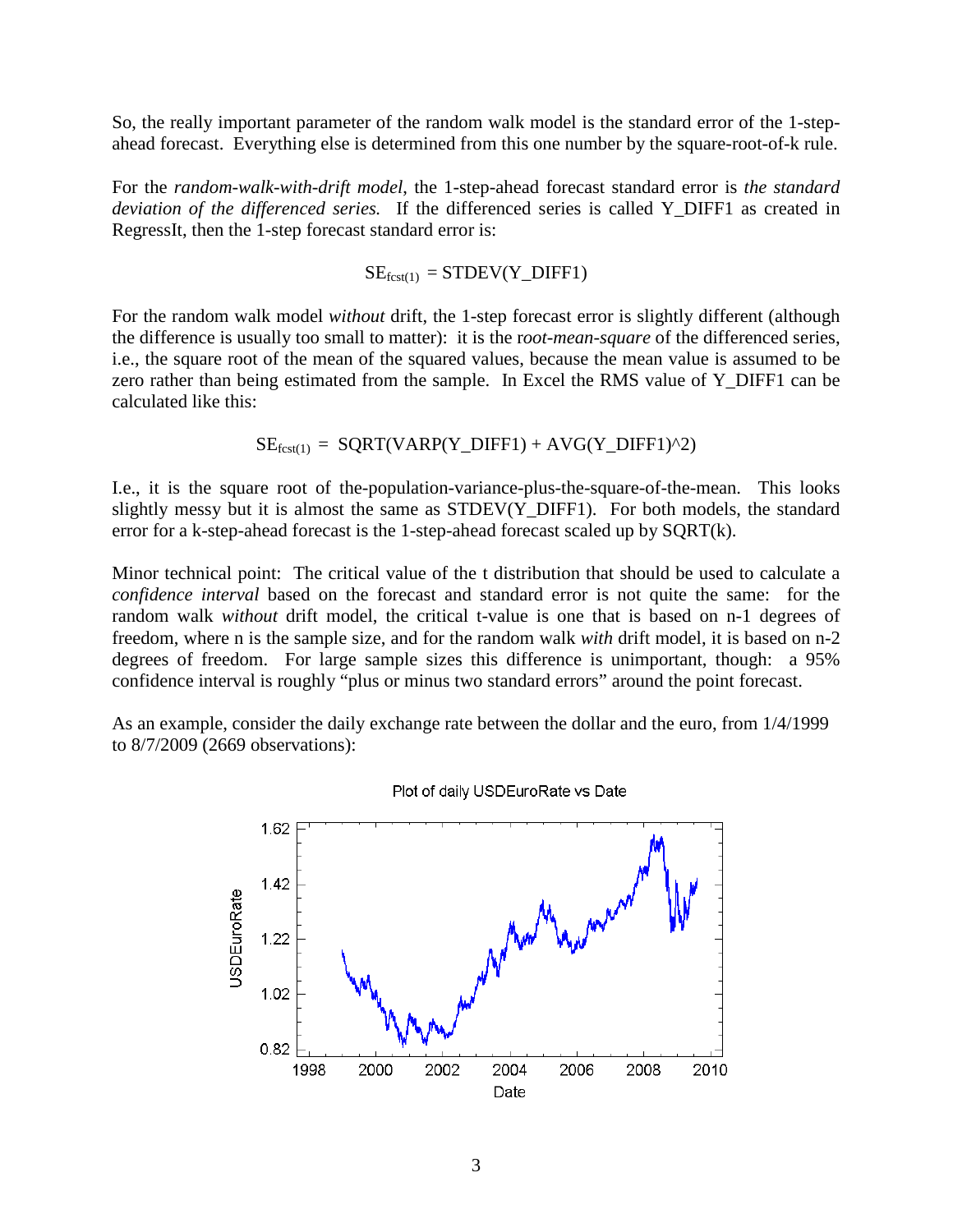We see lots of short-term volatility, some larger-scale peaks and valleys, and a net upward trend from beginning to end. Obviously we wouldn't fit a simple trend line to this seemingly complicated pattern. What if we look at its first difference (daily changes) instead?



Plot of daily Diff(USDEuroRate) vs Date

This looks very much like noise, except with intervals of higher and lower daily variance (volatility). The mean of the daily changes is 0.0000887 and the standard deviation is 0.00775 (roughly three-quarters of a cent) over the whole period.

Is the mean of the daily changes significantly different from zero, which is to say, is there a significant day-to-day *drift* over this period? Well, the standard error of the mean is the standard deviation divided by the square root of the sample size, which is  $0.00775/SQRT(2669) =$ 0.000149. *The t-stat for testing whether the mean is significantly different from zero is the ratio of the mean to its own standard erro*r, which is 0.0000887/0.000149 = 0.595, which is *not* very significant by the usual  $t > 2$  standard.

This simple statistical significance test should not be used to answer the question of whether the exchange rate will continue to drift upward in the future—that's to some extent a policy decision, not a random process—but it does indicate that it won't really matter if we assume the drift to be zero in the short run, so that's what we'll assume for purposes of this example.

Does it appear to be a *random walk* without drift, i.e., are the daily changes *statistically independent* as well having a mean of zero? We can check this by looking at the autocorrelation plot (produced with Statgraphics):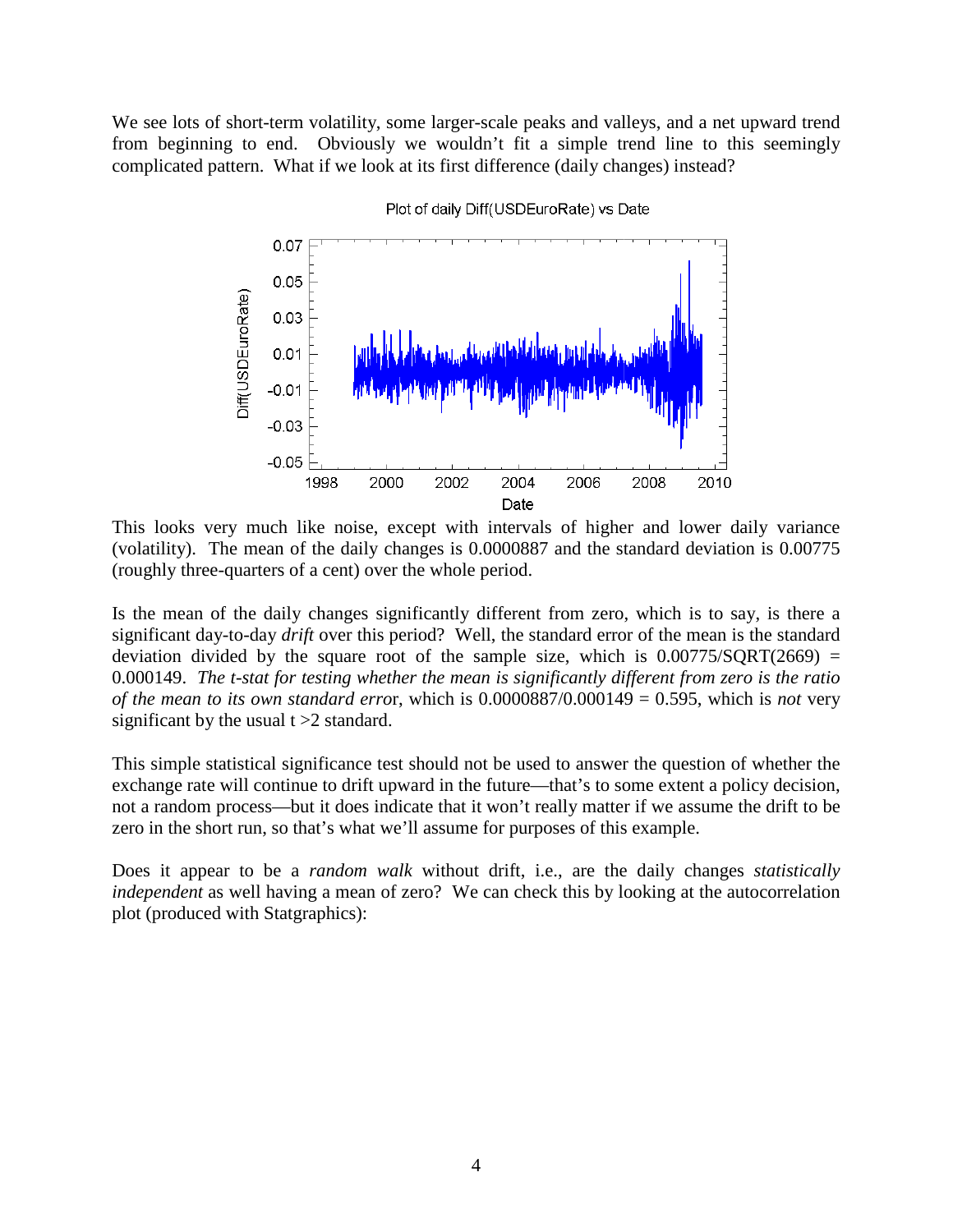Estimated Autocorrelations for Diff(USDEuroRate)



These are *not* significant autocorrelations. The red bands are the 95% limits for testing significance. Nearly all the autocorrelations (particularly the first few) are well within these limits, and there is no systematic pattern. This tells as that, statistically speaking, the USDEuroRate series is an almost perfect random walk without drift, apart from some year-toyear changes in volatility measured in absolute terms. The forecasts and confidence limits for the next 20 business days (4 weeks) look like this:



The point forecast remains constant at **1.418**, the last actual value, and the 1-step-ahead forecast error (calculated via the formula two pages back) is **0.00775**, essentially identical to the sample standard deviation of the first difference. The 95% confidence limits for longer-horizon forecasts widen in a "sideways-parabola" fashion as they go farther out, which is the square-rootof-time effect. According to the model, the 95% confidence interval for the rate 4 weeks hence is **[1.350, 1.486]**. Here I would say it is appropriate to report 3 digits after the decimal point, but no more. The 20-step ahead forecast standard error is 0.035, so 0.001 is 1/35 of a standard error. For a 1-step-ahead forecast, whose forecast standard error is 0.0075 as just noted, a precision of 0.001 is about 1/8 of a standard error. The original data is reported to only 3 decimal places of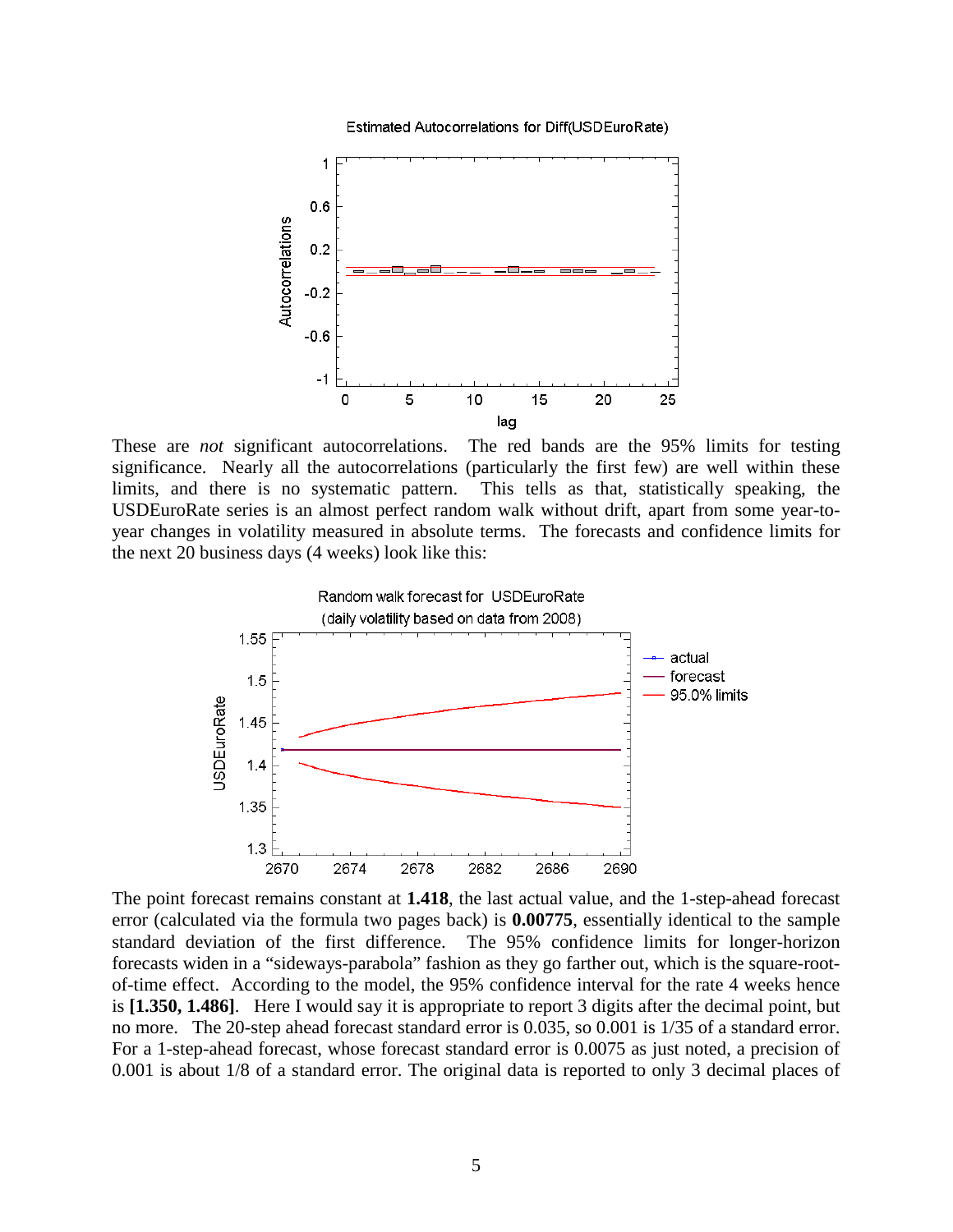precision, so it would be strange to claim more precision that that for even a 1-step-ahead forecast.

The daily volatility has been estimated from the whole 10-year sample, which is probably not appropriate in this case. If we restrict the sample to data from 1/1/2008 onward, the estimated volatility is larger, and the confidence limits look like this (on the same scale)



The exact 95% interval for the 4-week-ahead forecast is now **[1.306, 1.530]**, significantly wider, which reflects the greater volatility in the last year-and-a-half. This makes the point that *your results are sensitive to your modeling assumptions, and one of your modeling assumptions is how much past data is considered to be relevant.* It might also be better to measure daily volatility in terms of *percentage* changes rather than absolute changes for this series—we will come back to that later.

What about the interesting "peaks and valleys" we saw in the original data? Aren't these nonrandom? Well, the patterns did occur "for a reason" *with the benefit of hindsight*, so in a metaphysical sense they are non-random. But the question is whether they occurred for a reason that would have allowed the patterns to be *predicted in advance* based on the historical data. The results of our analysis tell us that they could not be, at least not with a simple statistical model. This is characteristic of financial variables for which speculative markets exist. If short-term ups and downs could be easily predicted with statistical models, they would be arbitraged away by clever traders with big computers. This does happen to some extent on the margin, but not enough to change the big picture unless really huge bets are made by insiders or those with the biggest computers (which has occasionally happened in recent years!).

You will also find that random walks that are *genuinely* random, such as those created by Monte Carlo simulation with tools such as Crystal Ball, almost always have interesting-looking patterns, because your brain tries very hard to find order in chaos. This is an example of a "statistical illusion" such as the hot-hand-in-basketball phenomenon. Players who are perceived to go on hot or cold shooting streaks may be just exhibiting the occasional strings of consecutive hits or misses that you would expect to find in purely random sequences.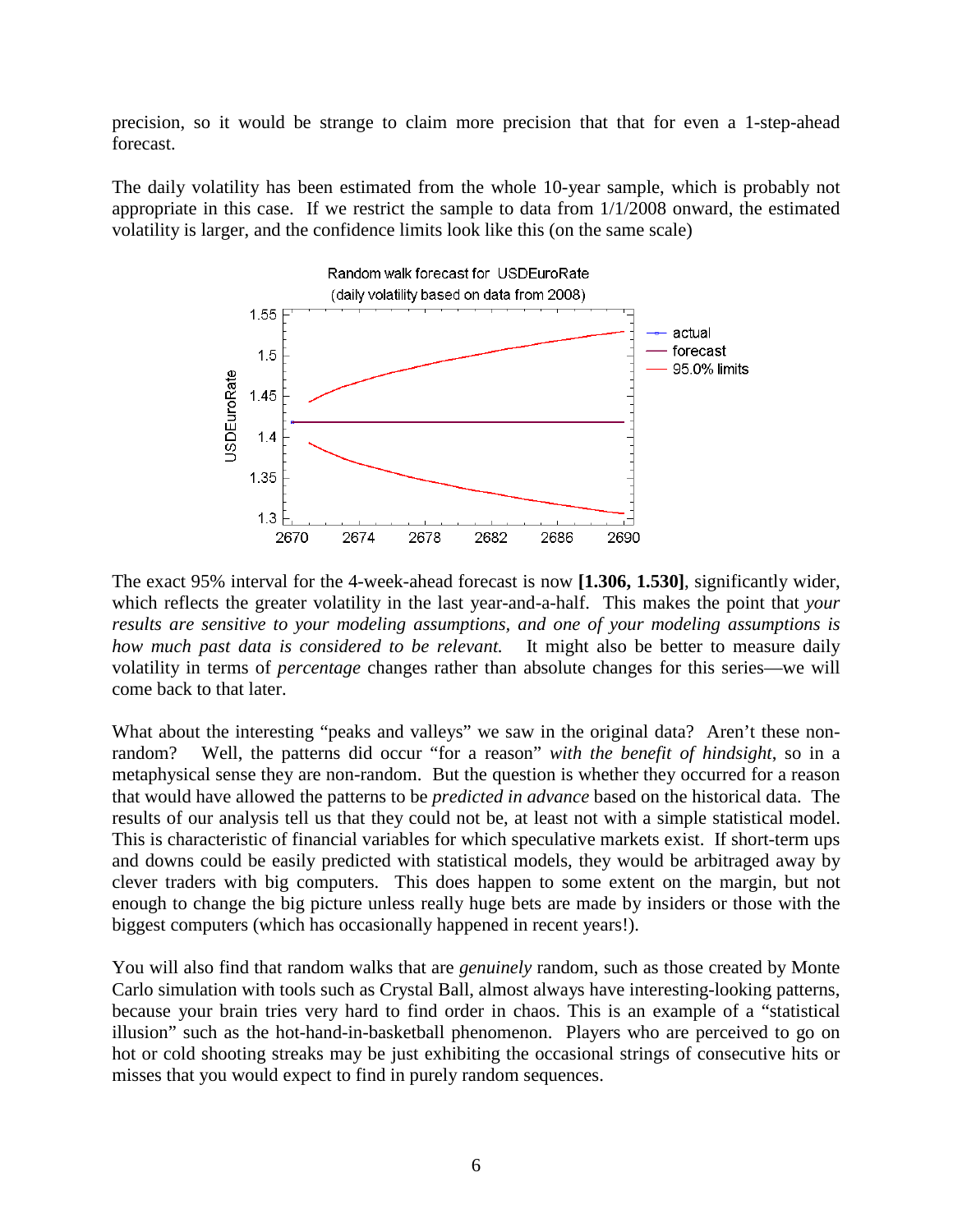#### **2. THE GEOMETRIC RANDOM WALK MODEL**

In the *geometric* random walk model*,* the *natural logarithm* of the variable is assumed to walk a random walk, usually a random walk with drift. That is, the changes in the natural log from one period to the next, which are approximately the *percentage changes,* as we all know by now, are assumed to be independent and identically normally distributed. The k-step-ahead forecasting equation of the geometric random walk model is therefore the same as the one for the randomwalk-with-drift model, except that it is applied to  $LN(Y)$  rather than  $Y$ :

$$
LN(\hat{Y}_{n+k}) = LN(Y_n) + kr
$$

where r is the drift measured *in log units*, which is almost the same as the percentage increase per period.[4](#page-1-1) In other words, this is basically the same as predicting that the series will undergo compound growth with a growth factor of  $(1+r)$  per period, i.e.,

$$
\hat{Y}_{n+k} = Y_n (1+r)^k
$$

For example, if the estimated drift in log units is  $\hat{r} = 0.014$ , this corresponds almost-exactly to a growth rate of 1.4% per period, which is a per-period compound growth factor of 1.014.<sup>[5](#page-6-0)</sup> If the first difference of the logged series is called Y\_LN\_DIFF1 as created in RegressIt, then the 1 step forecast standard error for the geometric random walk model *in log units* is:

$$
SE_{fcst(1)} = STDEV(Y_LN_DIFF1)
$$

The k-step-ahead forecast standard error is obtained by scaling it up by a factor of SQRT(k). Confidence intervals for the forecasts in log units are calculated in the usual way as the point forecasts plus-or-minus an appropriate number of standard errors. Finally, point forecasts and confidence limits for the series in its *original units* are obtained by "unlogging" the logged ones by applying the EXP function to them. Statgraphics will do all these calculations automatically for you, and it is not too hard to do them yourself in Excel.

To illustrate the application of the geometric random walk on a geological time scale, consider the monthly closing values of the S&P500 index January 1950 to July 2009 (714 observations).

<sup>&</sup>lt;sup>4</sup> I'll use the symbol r rather than d to denote drift when it is measured in log units, because that is the case in which it is interpretable as a percentage growth rate.

<span id="page-6-1"></span><span id="page-6-0"></span><sup>&</sup>lt;sup>5</sup> To see this correspondence, note that if you take the natural log of both sides of the second equation, you get  $LN(\hat{Y}_{n+k}) = LN(Y_n(1+r)^k) = LN(Y_n) + k LN(1+r) \approx LN(Y_n) + kr$  because  $LN(1+r) \approx r$  as discussed in the last section. The first equation (in terms of natural logs) should thought of as the "true" equation, and the second (in terms of compound percentage growth) should be thought of as a non-geeky approximation.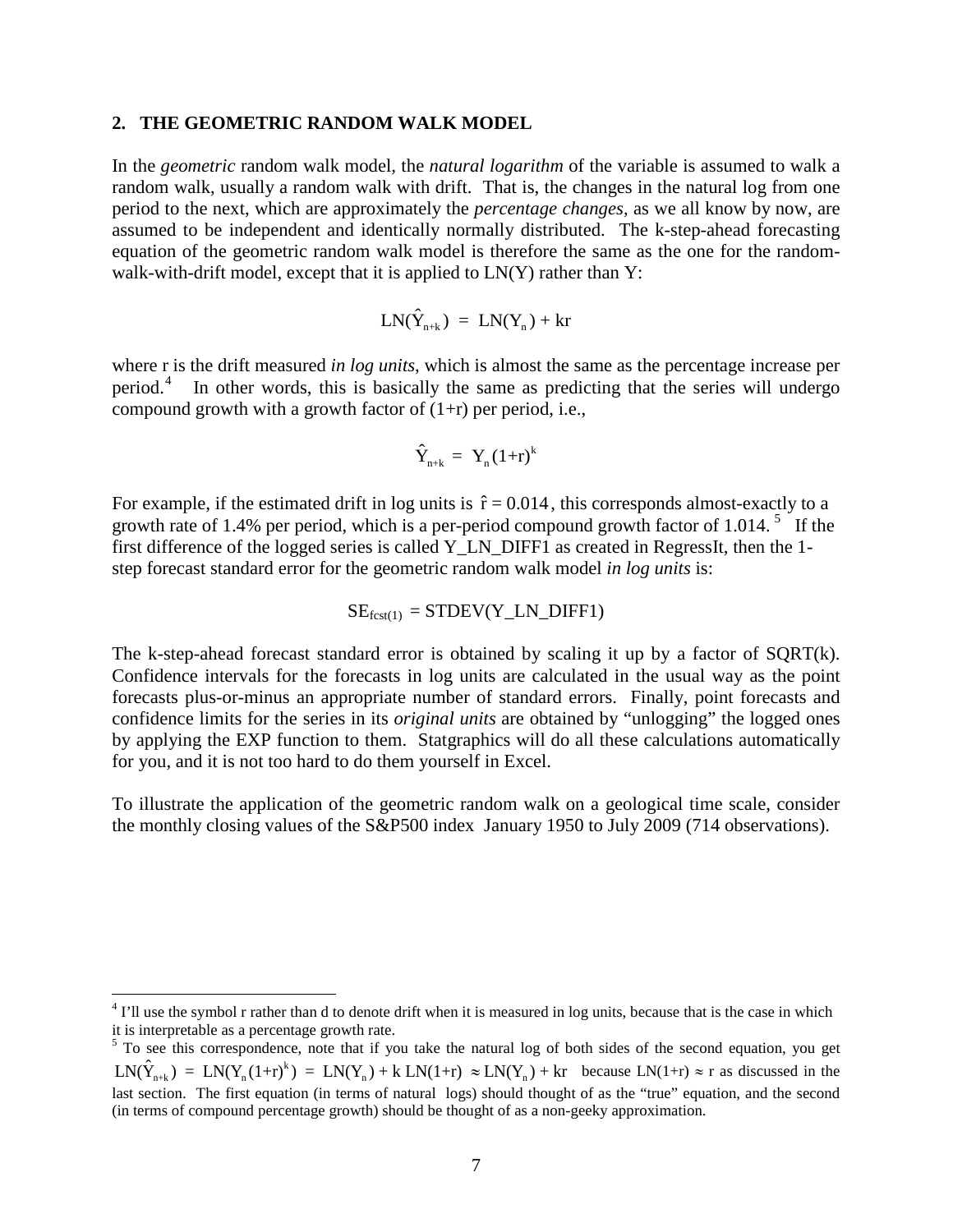#### SP500monthly



Overall we see what looks like a pattern of general exponential growth, with occasional dips and blips, leading up to the huge dot-com bubble and housing bubble within the last 15 years. It's hard to look at this picture and say that recent years look even remotely similar to the earlier ones. It's also hard to look at this picture and eyeball a long-term growth rate.

If we plot the monthly *change* in the index (i.e., the first difference), we get the following picture:



### Diff(SP500monthly)

Here too we don't see a pattern that looks stable over time: the monthly changes are obviously a lot bigger toward the end of the series, where the absolute magnitude is also a lot bigger.

Now let's plot the *natural log* of the monthly index: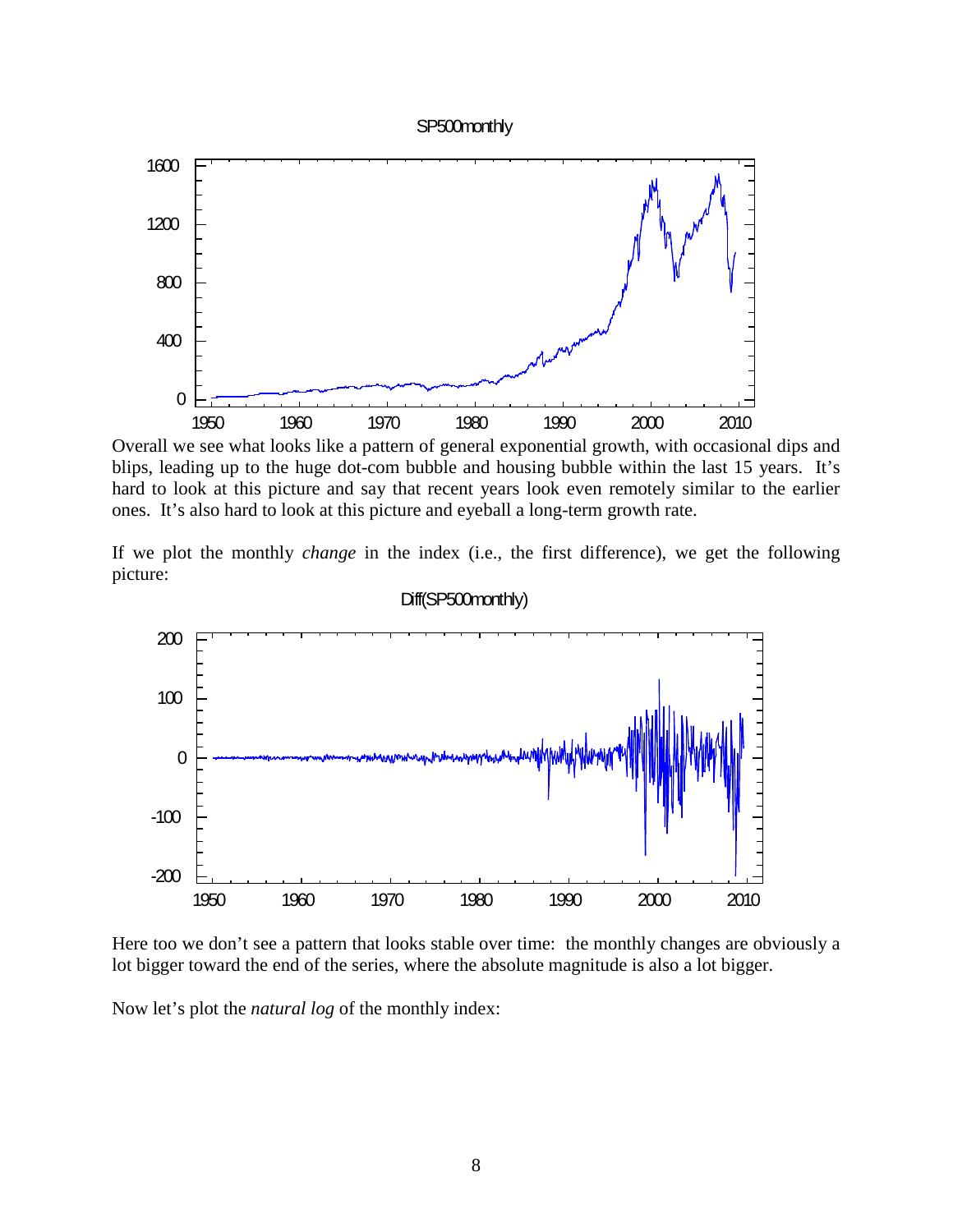### Log(SP500monthly)



It's a lot easier to make sense of this picture. Recall that the natural log transformation turns an exponential growth pattern into a linear growth pattern, and the slope of a trend line fitted to natural-logged data can be interpreted as a percentage growth rate. Just for fun, I have handdrawn a dotted line between the first and last value. In very rough terms, this line captures the average linear trend in the logged index. As you can see from the Y-axis scale, its height rises by about 4 natural-log units (from 2.8 to 6.8) over a time span of almost 60 years (714 months). The slope of this line is therefore  $4/714 = 0.0056$ , which (voila!) can be interpreted as an average monthly increase in percentage terms. That is, the average monthly increase of the S&P 500 index since 1950 has been about 0.56%, which translates into an average annual increase of [6](#page-6-1).9%. $^6$ 

You can play this game with any starting and ending points, of course. Pick any two points, draw a line between them, compute the slope, and that tells you the average monthly percentage growth over that interval of time. Clearly there have been good decades and bad decades: the 50's were a high-growth period, the 60's were a normal-growth period, the 70's were a stagnant period, the 80's and early 90's were a period of better-than average growth, and a roller-coaster ride began around 1995. There are also sharp dips and recoveries interspersed throughout the series.

So, there are a lot of interesting stories to go along with this picture, but what can we say about it in statistical terms? Here is a plot of the *first difference of the logged series*:

<span id="page-8-0"></span><sup>&</sup>lt;sup>6</sup> The annual growth rate is computed by compounding the monthly rate for 12 periods:  $(1.0056)^{12} = 1.069$ .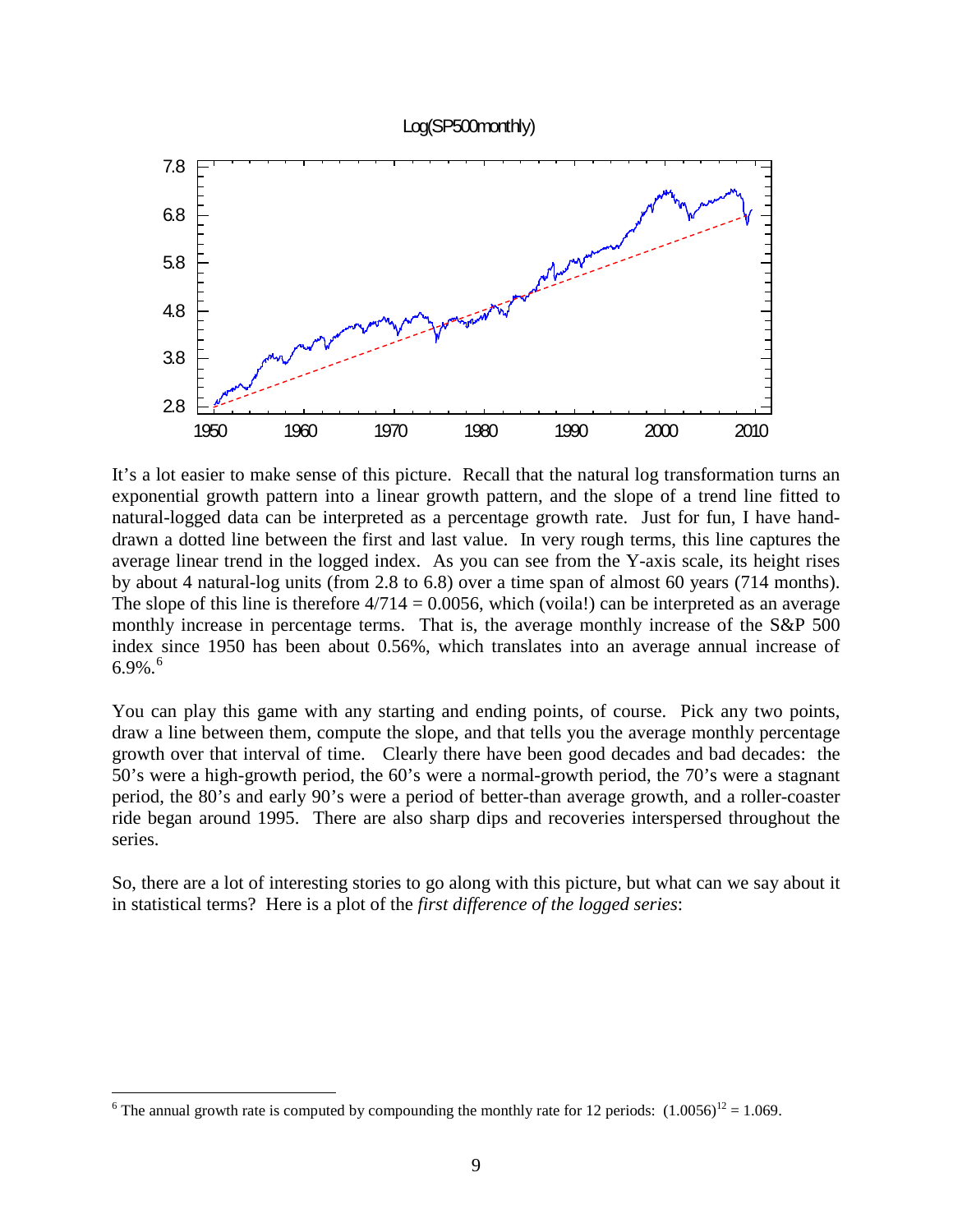

The diff-logs are interpretable as (approximate) percentage changes, so what we see here is a pretty steady stream of monthly changes on the order of  $+/- 5\%$ . In fact, the mean change is **0.0057** and the standard deviation is **0.042**. (I have hand-drawn some reference lines at roughly +/- 4.2%.) So, *from one month to the next since 1950, the index has grown on average by 0.57% per month with a standard deviation of 4.2%.* We do see what appear to be periods of somewhat higher and lower volatility, and occasional months of sheer panic, but on the whole the pattern is relatively consistent over this very long stretch of time.

Apart from the modest departures from constant percentage growth and constant monthly volatility noted in the graphs of the logged and diff-logged data, are the monthly percentages *random*? Let's look at their autocorrelations:



### Estimated Autocorrelations for Diff(Log(SP500monthly))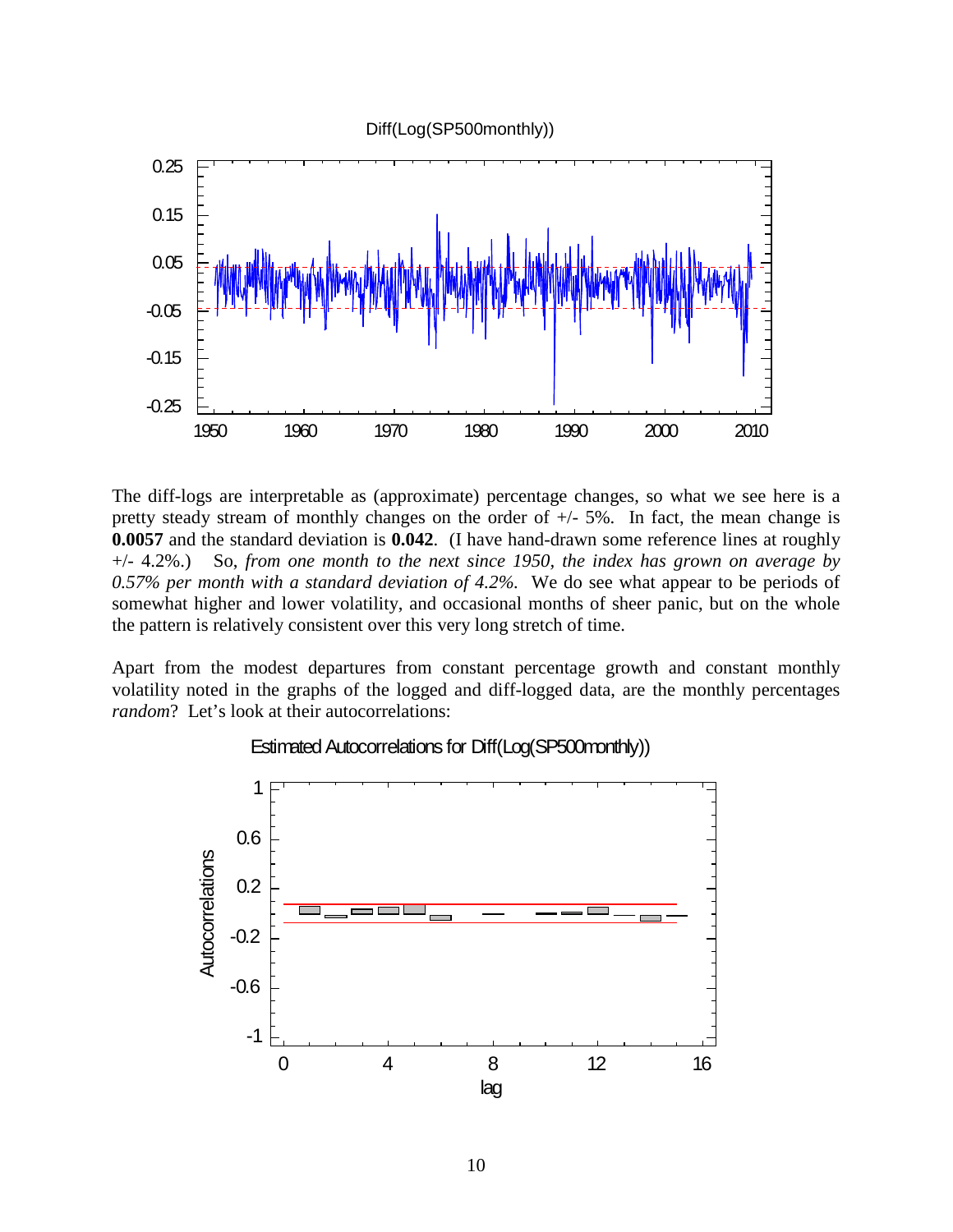There is no significant pattern here, so the monthly changes appear to be statistically independent. as well as almost-identically distributed. The S&P 500 monthly closing value therefore looks like an almost perfect random walk.

One more question we might want to ask is whether the monthly percentage changes are *normally distributed* or not. Confidence intervals for forecasts from the random walk model are based on the assumption that the steps are normally distributed as well as i.i.d. We can test the hypothesis of normality by drawing a *normal probability plo*t of the diff-logged series:



Normal Probability Plot

Recall that a normal probability plot is a plot of the values versus the percentiles of a normal distribution having the same mean and standard deviation. If the sample data is normally distributed, the points should lie along the straight line. Here the fact that the plotted points bend to the left at the bottom of the plot means that the distribution is "skewed" to the left, i.e., there are more big values in the lower tail of the distribution than there should be if the distribution is normal. In particular, there was a 24.5% drop in October 1987 and an 18.6% drop in October 2008.<sup>[7](#page-8-0)</sup> The sample standard deviation of the diff-logged values, (which is the forecast standard error of the random-walk-with-drift model) is 4.2% as noted above. So, we have one negative outlier that is more than 5 standard deviations and another that is more than 4 standard deviations. Here are some handy facts:

- A 4-standard-deviation outlier (either positive or negative) occurs less than 1 out of 10,000 times in a normal distribution.
- A 5-standard-deviation outlier occurs less than 1 out of a million times.<sup>[8](#page-10-0)</sup>

Here we have 714 observations, so there is no way we should have observed such large outliers, particularly two on the same side. These two huge outliers by themselves are responsible for

 $<sup>7</sup>$  A technical note about normal probability plots: the left and right endpoints (i.e. biggest negative and positive</sup> outliers) are not actually shown. They serve to anchor the scale on the left and right, but their points are not plotted.<br>Here, for example, the most negative value plotted is the 18.6% drop of October 2008.

<span id="page-10-0"></span><sup>&</sup>lt;sup>8</sup> More precisely, a "4-sigma" outlier is a 1-in-16 thousand event, and a 5-sigma outlier is a 1-in-1.7 million event.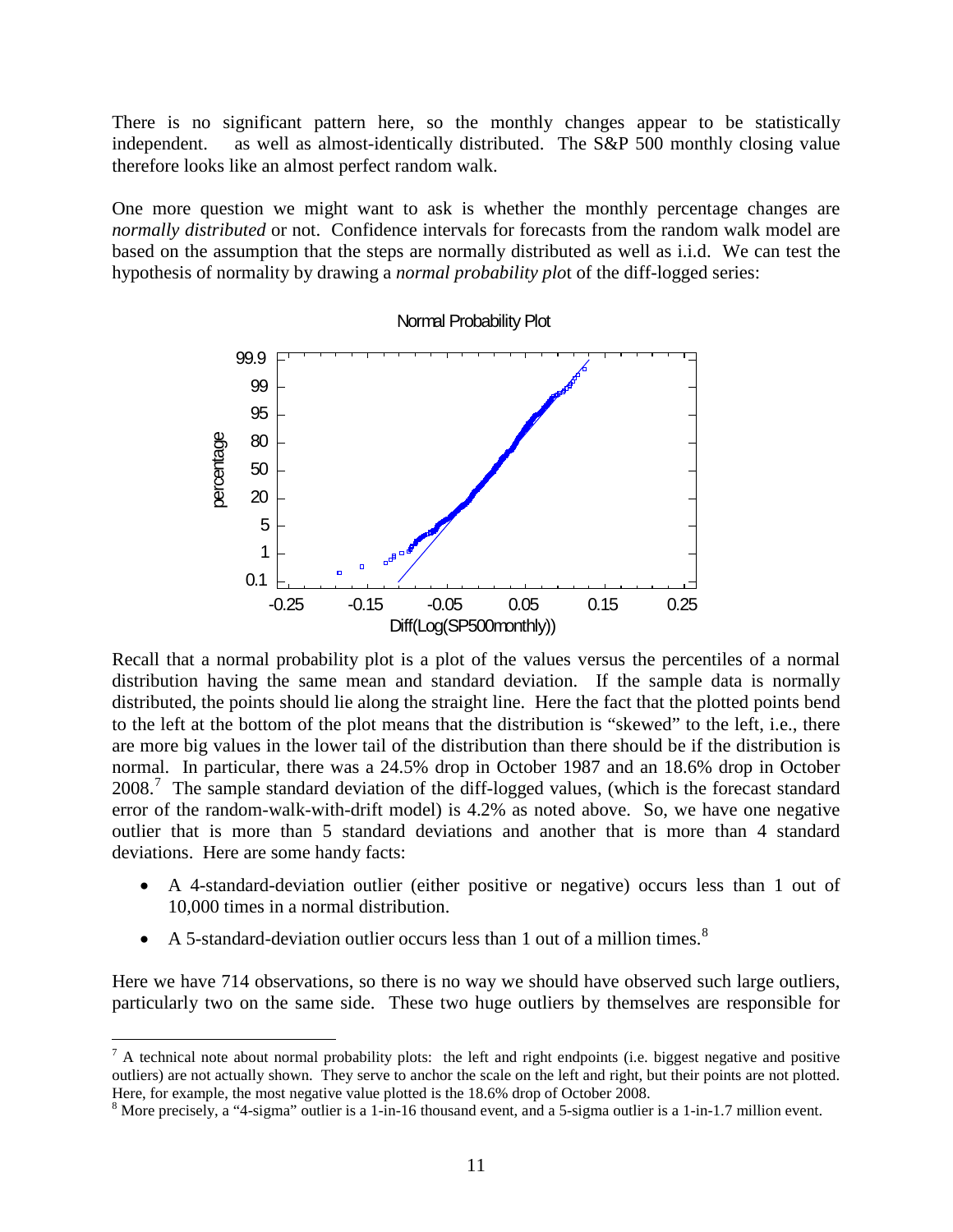most of the left-skewness in the distribution. So apart from a meltdown every 20 years or so, the distribution of monthly percentage changes is not too far away from being normal.

*The steps in the analysis shown above follow a logical progression of the sort that you should follow with any sort of time series data.* We began by looking a time-series plot of the data as well as its first difference. (The first-difference plot is only relevant for variables that are time series.) We saw a pattern of very non-linear growth and very non-constant volatility in those plots, so we were led to consider the possibility of a transformation of the data. The log transformation is well known to straighten out exponential growth curves and to stabilize the variance of their first differences, and in particular, the log transformation is a standard analytical tool in finance. So we then looked at a time series plot of the logged data and its first difference, and what we saw there was an approximately-linear trend over the very long run and approximately-constant monthly volatility over the very long run. Because we had used the *natural* log transformation, the long-term trend and the monthly changes were directly interpretable in percentage terms.

These observations lead us to the conclusion that it would be reasonable to use a random-walkwith-drift model to predict the *logged* S&P 500 index. With the growth rate and volatility estimated above, we obtain the following picture:



This plot was generated by using the [User-Specified] Forecasting procedure in Statgraphics. The series Log(SP500monthly) was used as the input variable and the random-walk-with drift model was specified, and 120 forecasts (10 years of monthly values) were produced.

The dashed red line was *not* drawn by Statgraphics. I have hand-drawn it myself (the same as in the earlier picture) to make the following point: when the trend in the random-walk-with-drift model is estimated by calculating the average period-to-period increase that was observed in the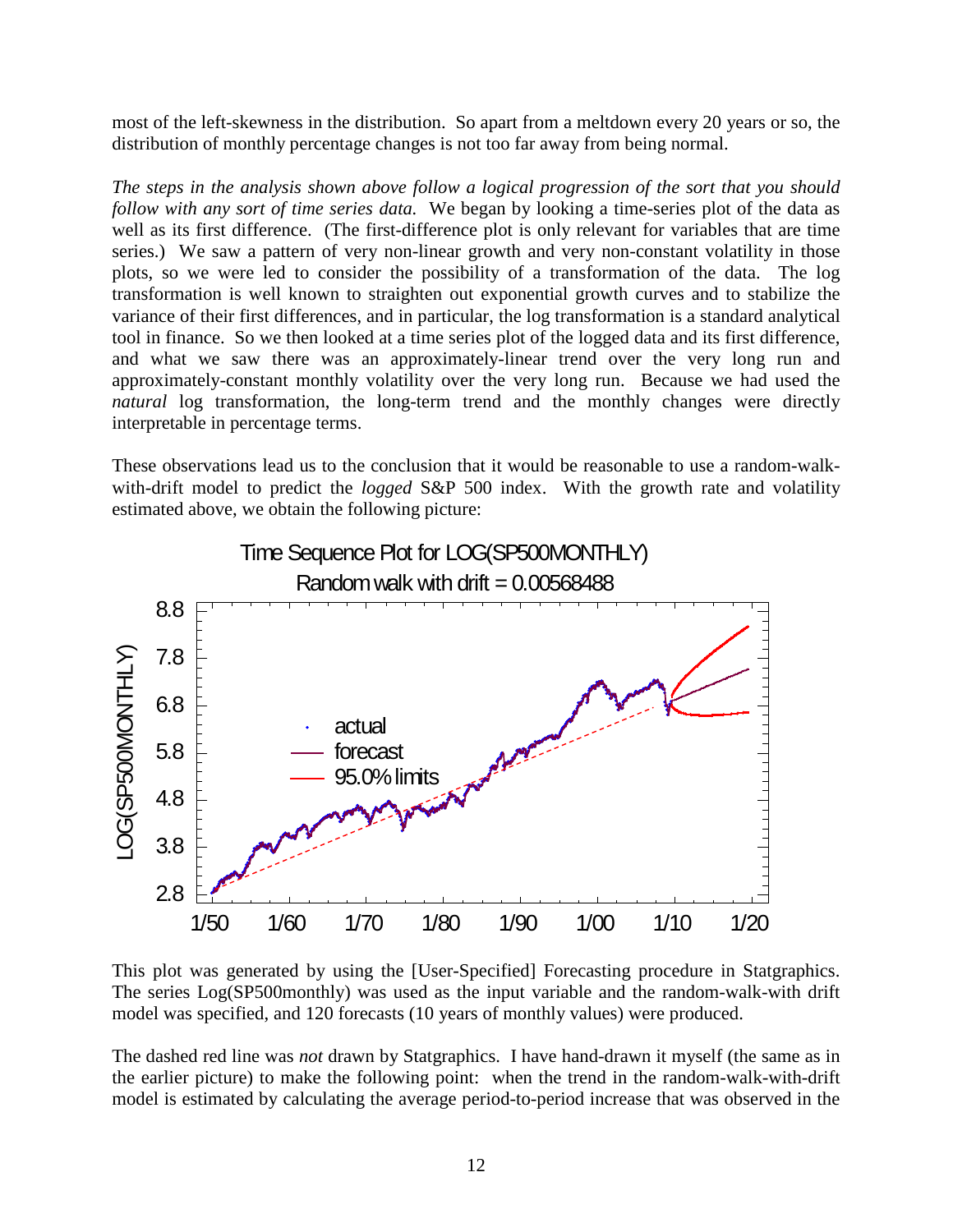historical sample of data (as is the case here), *the point forecasts for the future are actually just an extrapolation of a straight line drawn between the first and last data points!* Knowing this, you can guess how the forecasts for the future would have looked different if we had used a different starting point for the historical sample. For example, if we had used a 10-year sample beginning in late 1999, at the height of the dot-com bubble, then a line extrapolated through the first and last data points would have trended downward, not upward. This shows that it *is very hard to estimate the trend in a random-walk-with-drift model based on the mean growth that was observed in the sample of data unless the sample size is very large.*

When fitting random-walk-with-drift models, it is usually necessary to draw on other sources of information to estimate the trend appropriately. Here it would make no sense to predict that the index will decline in the future, based only on a very simple time series model fitted to a sample of historical data. If everyone believed that, it would already have gone down! Logically the growth rate of a stock index ought to be at least as great as the risk-free rate of interest, whatever that may be at the time. How much greater depends on the "market price of risk" under current economic conditions. Also, *the growth rate that should be predicted for the prices of individual stocks and mutual funds depends on the degree to which their movements are correlated with those of the market index,* a phenomenon explained by the so-called "capital asset pricing model" (CAPM). These are mysteries beyond the scope of this course—ask your finance professor!

The confidence intervals for the long-horizon forecasts widen in the sideways-parabola shape that is characteristic of the random walk model. The width of the parabola depends on the standard error of the 1-month-ahead forecast, which is the estimated monthly volatility. This parameter has also been estimated from the entire data set, under an implicit assumption that volatility is constant in the long run and that volatility in the near future will be "average." This is also too simplistic. Short-term volatility can vary—sometimes very rapidly—and you really ought to draw on other sources of information to estimate it appropriately. Current values of *stock options* can be used to back out the "implied volatility" of the market index as of right now, using the famous Black-Scholes formula. This is also a topic beyond the scope of this course.

Here is what was specified on the input panel of the Forecasting procedure in Statgraphics<sup>[9](#page-10-0)</sup> in order to get the results pictured above:

<span id="page-12-0"></span> $9$  This procedure was designed by your humble instructor many years ago.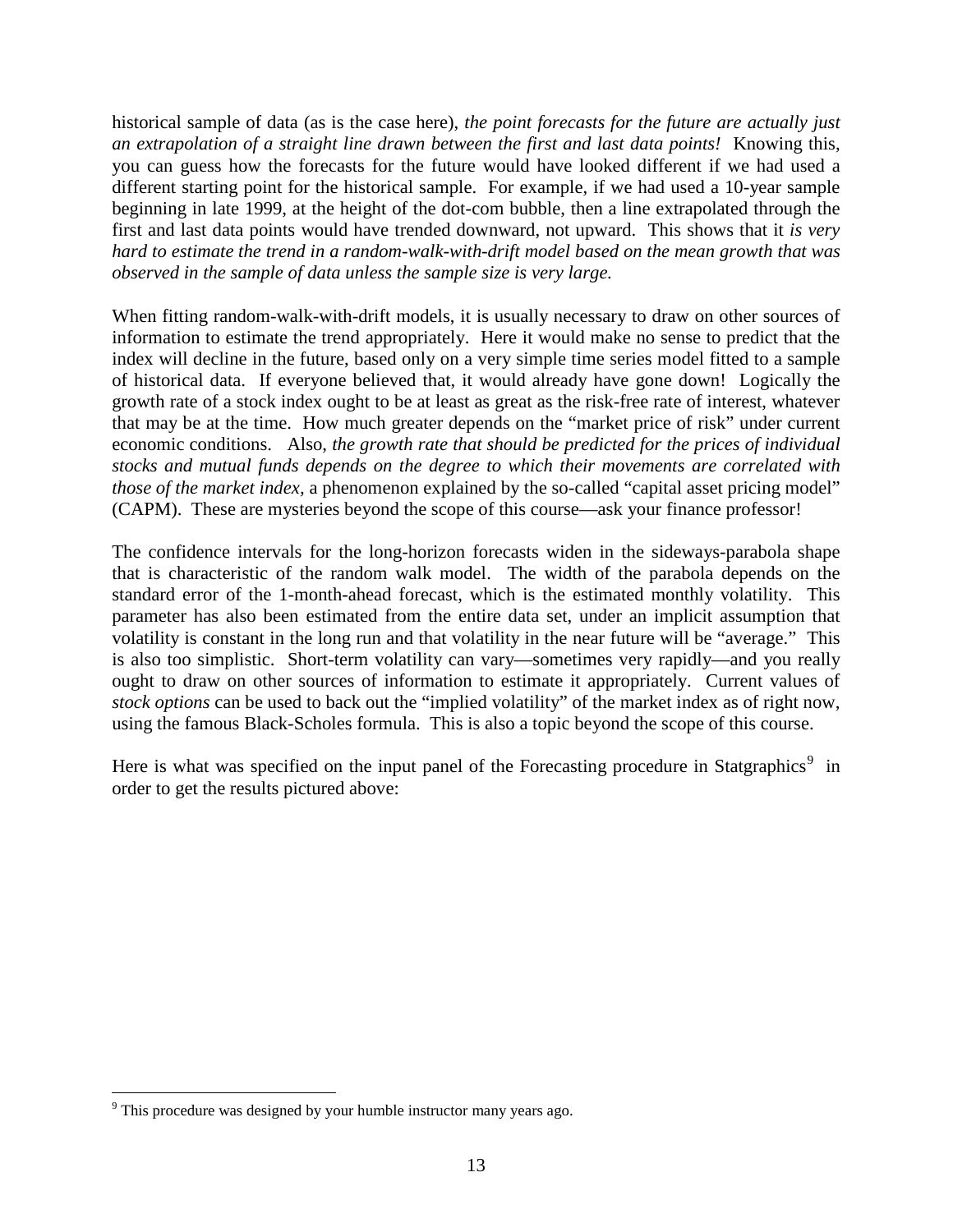| <b>Forecasting</b>                    |                                                                                                                                                                                                                                                                                            |
|---------------------------------------|--------------------------------------------------------------------------------------------------------------------------------------------------------------------------------------------------------------------------------------------------------------------------------------------|
| Date<br>Month<br>SP500monthly<br>Year | Data:<br>Log(SP500monthly))<br>Sampling Interval<br>Once Every: 1<br>Starting At:<br>$\heartsuit$ Year(s) (4-digit)<br>$\bigcirc$ Hour(s)<br>1/50<br>C Minute(s)<br><b>Quarter(s)</b><br>Month(s)<br>C Second(s)<br>r.<br>(Seasonality:)<br>C Other<br>Daysk<br>(Trading Days Adjustment:) |
| $\nabla$ Sort column names            | (Select:)<br>Number of Forecasts:<br>Withhold for Validation:                                                                                                                                                                                                                              |
| 0K                                    | 120<br>10<br>Delete<br>Transform<br>Cancel<br><b>Help</b>                                                                                                                                                                                                                                  |

The key things that were done here were: (i) the (natural) log transformation was manually applied to the input variable<sup>[10](#page-12-0)</sup>, (ii) the data was specified to be monthly, (iii) the starting date was specified to be 1/50 (this has no bearing on the analysis—it is just used to label the time axis on the plots),. and (iv) 120 forecasts (10 years's worth) were requested.

Here are the right-mouse-button "Analysis Options" that were used inside the procedure in order to specify the model:

 $10$  Recall that in Statgraphics the natural log function is LOG rather than LN. Function names and variable names are *not case-sensitive* in Statgraphics, so it would have been equivalent to type LOG(SP500MONTHLY) here..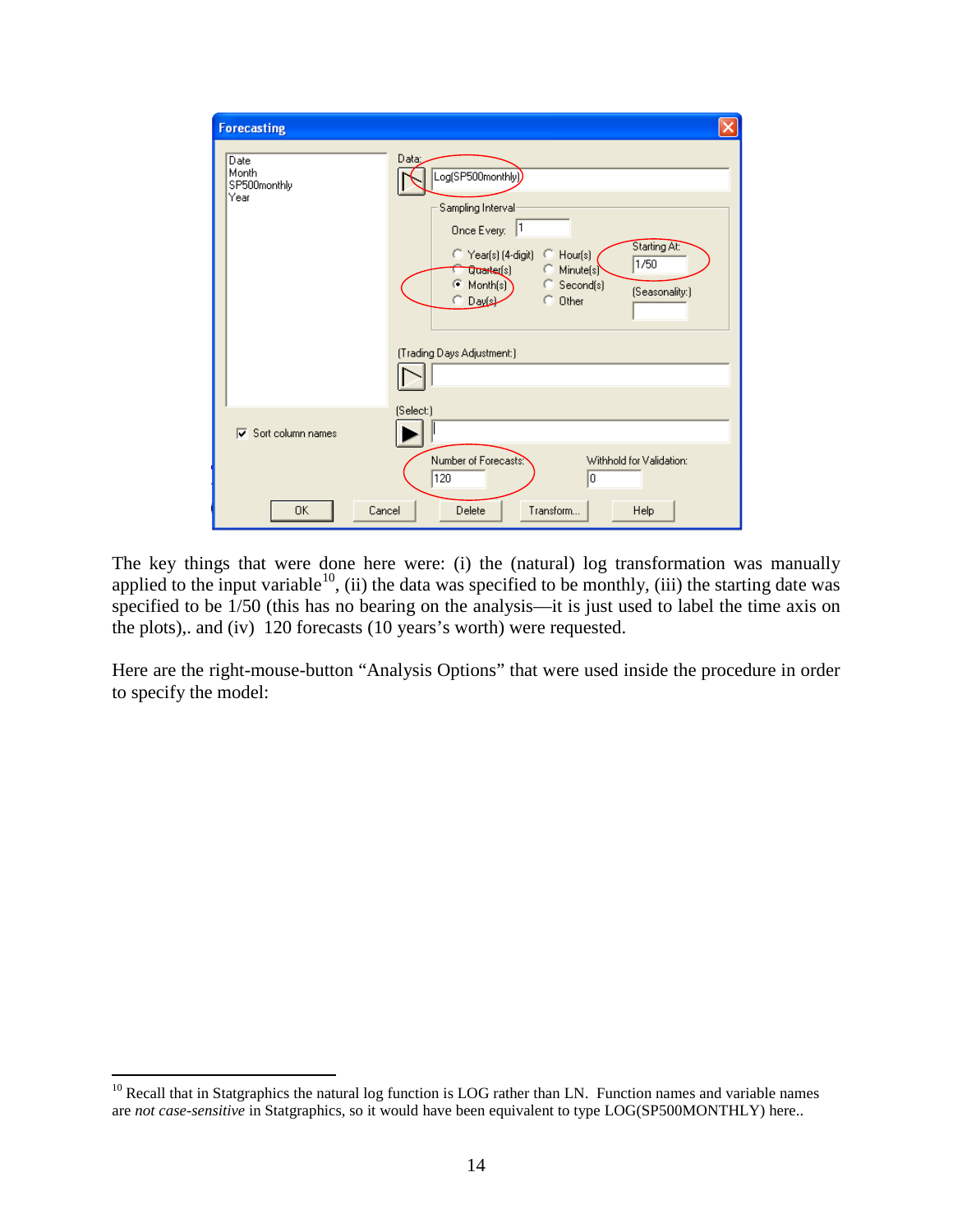| <b>Model Specification Options</b>                                                                                                                                                                                                                                                                                             |                                                                                                                                    |                         |  |  |  |
|--------------------------------------------------------------------------------------------------------------------------------------------------------------------------------------------------------------------------------------------------------------------------------------------------------------------------------|------------------------------------------------------------------------------------------------------------------------------------|-------------------------|--|--|--|
| Model<br>Math-                                                                                                                                                                                                                                                                                                                 | Inflation                                                                                                                          | 0K                      |  |  |  |
| $G$ A<br>$\odot$ None<br>Power:<br>B<br>Natural log<br> 0.0                                                                                                                                                                                                                                                                    | Apply at:<br>● Beginning of Period                                                                                                 | Cancel                  |  |  |  |
| C<br><b>Box-Cox</b><br>C Base 10 log C<br>D                                                                                                                                                                                                                                                                                    | Middle of Period                                                                                                                   | Estimation              |  |  |  |
| ΟE<br>0.0<br>Power:<br>Square root                                                                                                                                                                                                                                                                                             | Rate: 0.0<br>$\alpha$                                                                                                              | Regression              |  |  |  |
| Addend: 0.0<br>C Reciprocal                                                                                                                                                                                                                                                                                                    |                                                                                                                                    | Help                    |  |  |  |
| Type:<br>C None<br><b>C</b> Moving Average<br>⊙ Random Walk<br>C Simple Exp. Smoothing<br>Mean<br>C Brown's Linear Exp. Smoothing<br>C Linear Trend<br>C Holt's Linear Exp. Smoothing<br>C Quadratic Trend<br>C Quadratic Exp. Smoothing<br><b>C</b> Exponential Trend C Winter's Exp. Smoothing<br>C S-Curve<br>C ARIMA Model | Parameters and Terms:<br>Alpha:<br>Order:<br>0.1<br>13<br>AR:<br>Beta:<br>10.1<br>SAR:<br>Gamma:<br>0.1<br>10<br><b>▽</b> Constant | MA:<br>10<br>SMA:<br>10 |  |  |  |
| Seasonal-<br>Differencing:<br>C None<br>Seasonal Order:<br>Nonseasonal Order:<br>$\Gamma$ Multiplicative<br>Iо<br>0<br>C Additive                                                                                                                                                                                              |                                                                                                                                    |                         |  |  |  |

The Random Walk model type was selected with no additional math transformation (because the log transformation was already applied to the input variable), and the "Constant" box was checked to indicate that a constant growth rate should be estimated, i.e., that it is a random walk with *drift*. This model has been specified as "Model A." You can specify up to 5 different models, and the output of this procedure contains a "Model Comparison Report" that shows all all their key stats and forecasts side-by-side.

Fitting a random-walk-with-drift model to the logged series is equivalent to fitting the geometric random walk model to the original series. The fitting of this model that was shown above was carried out in log units, by manually logging the variable on the input panel of the Forecasting procedure. Notice that in log units the plot of the forecasts and their confidence limits looks quite reasonable—almost conservative—given the historical pattern of the data.

Alternatively, you can fit the geometric random walk model by specifying the log transformation as one of the model options *inside* the procedure. If you do it this way, the forecasts and confidence intervals will then be plotted in their original "unlogged" units in the output. Exactly the same model will have been fitted, but the forecasts and confidence intervals will have been unlogged at the very end by applying the EXP function, which yields the following picture in the original units of the S&P 500 index: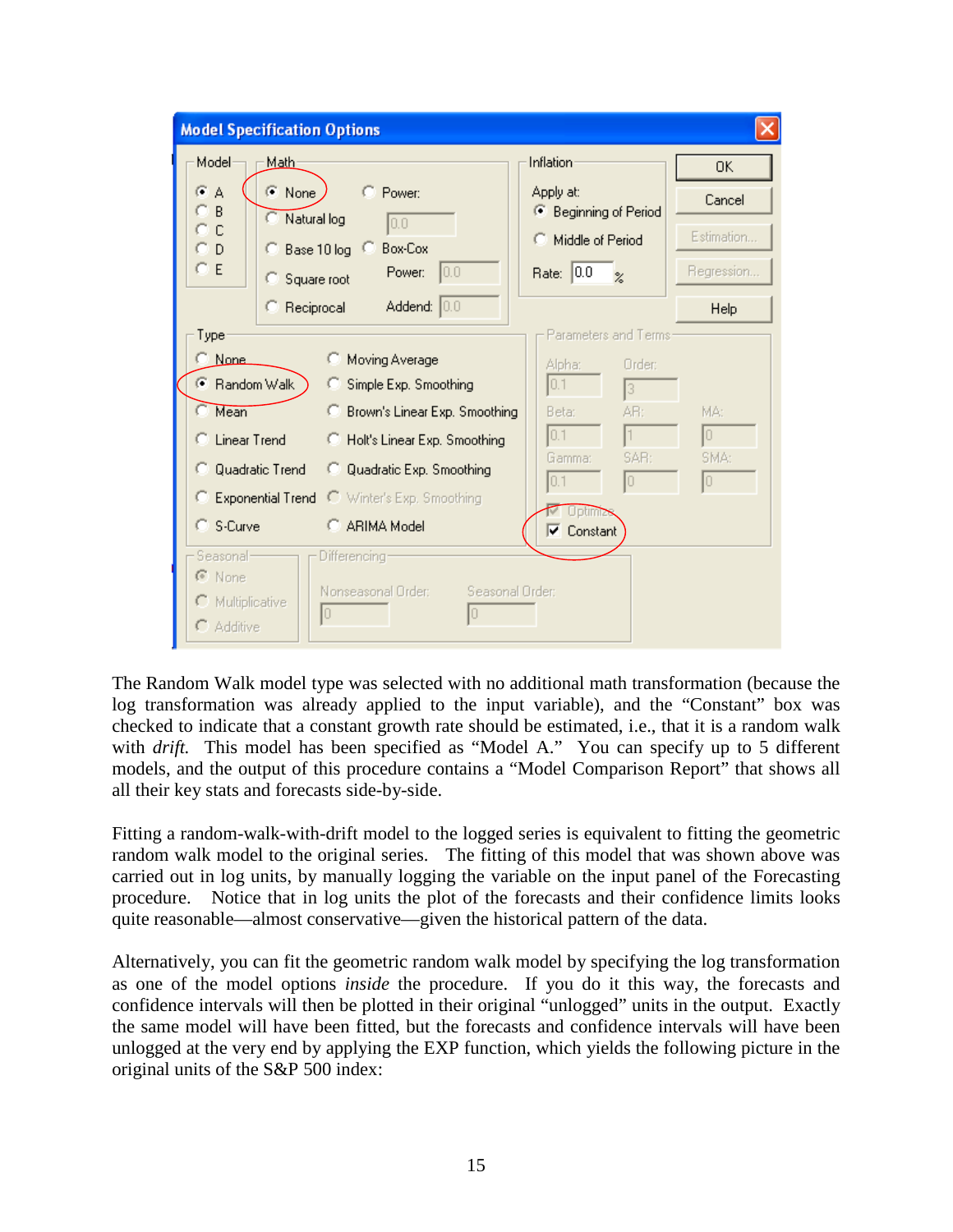

Now *this* looks like a rather dramatic forecast of what might happen over the next 10 years, both on the high and low sides, but it is logically the same as the previous forecast plot. Only the vertical axis scale has been changed. Before it was in log units, here it is in original units.

The settings for this model in Statgraphics are the same as for the previous one except for one small difference. The Log function was *not* applied directly to the input variable, i.e., the input variable was SP500monthly rather than Log(SP500monthly):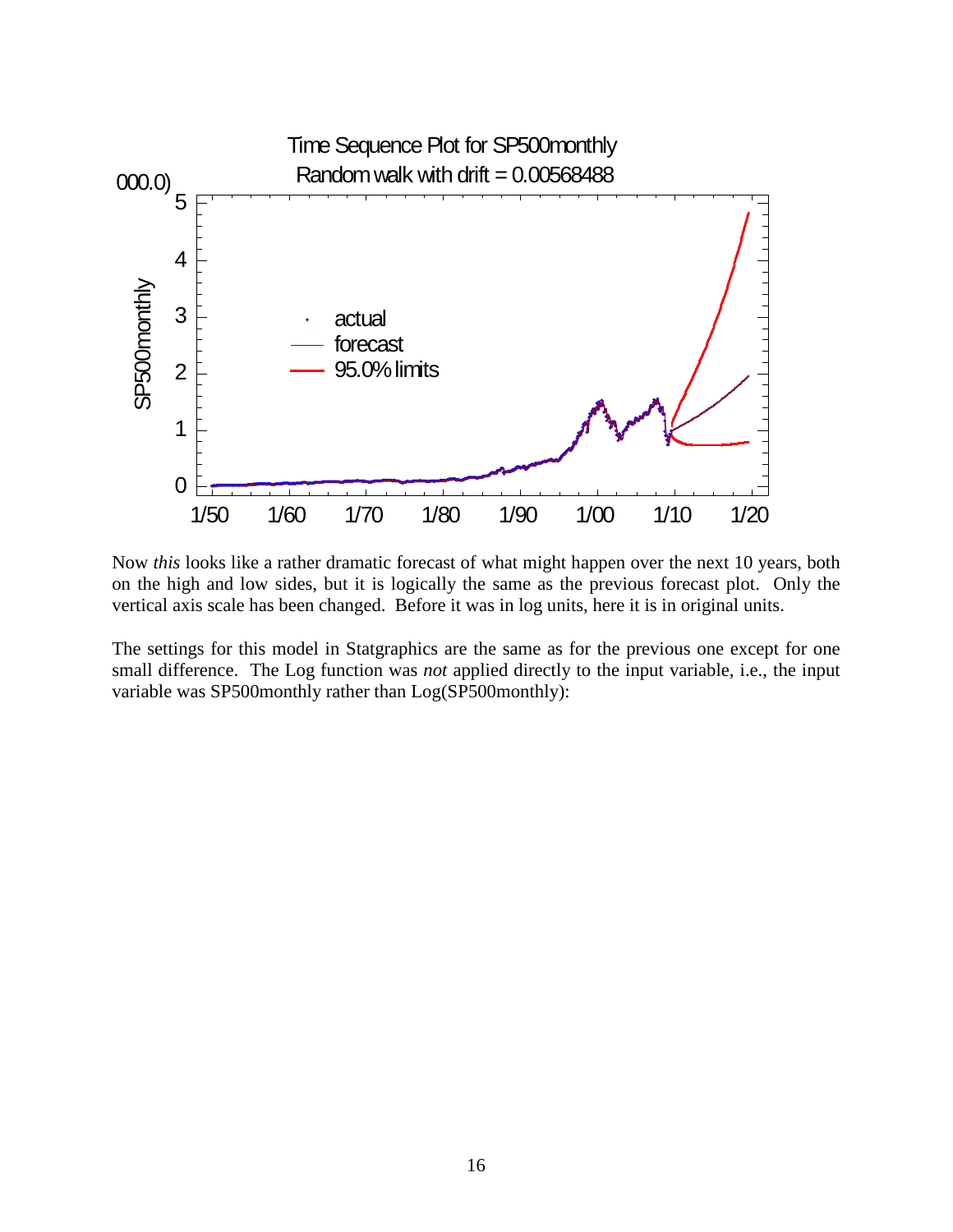| <b>Forecasting</b>                                            |                                                                                                                                                                                                                                                          |  |  |  |
|---------------------------------------------------------------|----------------------------------------------------------------------------------------------------------------------------------------------------------------------------------------------------------------------------------------------------------|--|--|--|
| Date<br>Month<br>SP500monthly<br>Year                         | Data:<br>SP500monthly<br>Sampling Interval<br>Once Every: 1<br>Starting At:<br>Year(s) (4-digit) C Hour(s)<br>1/50<br>C Quarter(s) C Minute(s)<br>C Month(s) C Second(s)<br>(Seasonality:)<br>$\bigcirc$ Day(s)<br>C Other<br>(Trading Days Adjustment:) |  |  |  |
| $\nabla$ Sort column names                                    | (Select:)                                                                                                                                                                                                                                                |  |  |  |
| Number of Forecasts:<br>Withhold for Validation:<br>120<br>10 |                                                                                                                                                                                                                                                          |  |  |  |
| 0K<br>Cancel                                                  | Transform<br>Delete<br>Help                                                                                                                                                                                                                              |  |  |  |

Then, on the right-mouse-button Analysis Options panel, the natural log transformation was specified as a "Math" transformation.

| <b>Model Specification Options</b>     |                                                   |                                    |             |  |  |
|----------------------------------------|---------------------------------------------------|------------------------------------|-------------|--|--|
| Model<br>Math                          |                                                   | Inflation                          | OK.         |  |  |
| $G$ A<br><b>C_None</b><br>B            | C Power:                                          | Apply at:<br>● Beginning of Period | Cancel      |  |  |
| C Natural log<br>C                     | 0.0                                               | C Middle of Period                 | Estimation  |  |  |
| СD<br>ΘE<br>Square root                | Base 10 log C<br><b>Box-Cox</b><br>10.0<br>Power: | Rate: 0.0<br>$\alpha$              | Regression  |  |  |
| C Reciprocal                           | Addend: 0.0                                       |                                    | <b>Help</b> |  |  |
| Type                                   |                                                   | Parameters and Terms:              |             |  |  |
| $\subset$ None                         | <b>C</b> Moving Average                           | Alpha:<br>Order:                   |             |  |  |
| <b>E</b> Random Walk                   | Simple Exp. Smoothing                             | 10.1<br>13                         |             |  |  |
| $\subseteq$ Mean                       | <sup>6</sup> Brown's Linear Exp. Smoothing        | Beta:<br>AB:                       | MA:         |  |  |
| ◯ Linear Trend                         | <b>C</b> Holt's Linear Exp. Smoothing             | 0.1                                | 10          |  |  |
| Quadratic Trend<br>œ                   | C Quadratic Exp. Smoothing                        | Gamma:<br>SAR:                     | SMA:        |  |  |
|                                        | C Exponential Trend C Winter's Exp. Smoothing     | 0.1<br>10                          | 10          |  |  |
| C. S-Curve                             | C ARIMA Model                                     | $\nabla$ Optimize                  |             |  |  |
|                                        |                                                   | $\nabla$ Constant                  |             |  |  |
| Seasonal-                              | Differencing                                      |                                    |             |  |  |
| C None                                 | Nonseasonal Order:<br>Seasonal Order:             |                                    |             |  |  |
| C Multiplicative<br>$\bigcap$ Additive | lo<br>n                                           |                                    |             |  |  |
|                                        |                                                   |                                    |             |  |  |

When a transformation is applied inside the procedure like this, what happens is the following: the math transformation is first applied to the input variable, then the forecasting model is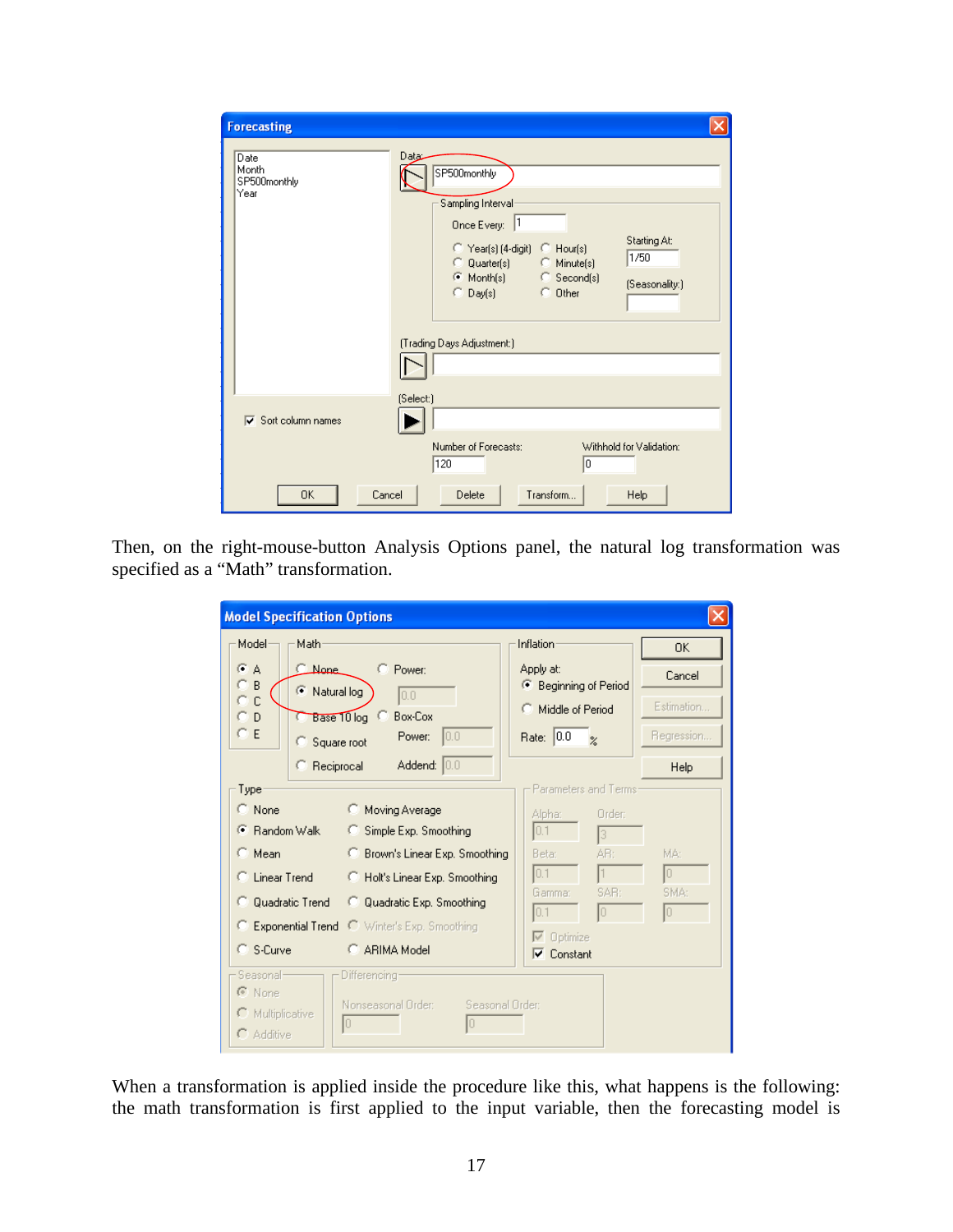applied to the transformed variable, and at the end the forecasts and confidence intervals are untransformed to get back to original units before they are plotted.

# **3. MORE REASONS FOR USING THE RANDOM WALK MODEL**

The examples used in this chapter to illustrate the random walk and geometric random walk models were based on data from financial markets. Finance is a very important application area, because there is a very good theoretical reason for believing that prices of assets for which speculative markets exist ought to behave like random walks. Namely, if it were easy to predict whether the market would go up or down tomorrow, it should have already gone that way today. However, the random walk model also crops up in many non-financial applications, and you should be on the lookout for situations in which it is the best you can do, regardless of what you may have hoped or expected. If you see what looks like pure noise (i.i.d. variations) after performing a 1<sup>st</sup>-difference or diff-log transformation, then your data is telling you that you that it is a random walk. This isn't very exciting in terms of the point forecasts you should make ("next month will be the same as last month, plus average growth"), but *it has very important implications in terms of how much uncertainty there is in forecasting more than one period ahead.*

Some of the more sophisticated time series that we will study later are merely "fine-tuned" versions of the random walk model, in which lagged values of the dependent variable and/or lagged values of the forecast errors are added to the prediction equation in order to account for the fact that the steps may not be statistically independent—they may have patterns of autocorrelation that can be exploited to improve the forecast.

Another very important use of random walk models is as *a benchmark against which to compare more complicated time series models, particularly regression models*. There is a tendency in regression analysis to think of R-squared as a measure of the predictive power of the independent variables in the model. This may not always be the case! R-squared measures the amount by which the error variance of the regression model is lower than that of the *mean* model for purposes of predicting the dependent variable. But if the mean model is not an appropriate reference point, this is a meaningless statistic. If the time series is nonstationary, a random walk model will often have a much lower error variance than the mean model, and a better question would then be: how much lower is the error variance of the regression model than the error variance of the random walk model? A poorly chosen regression model may actually do worse than a random walk model for predicting a time series, even if it has a big R-squared.

<span id="page-17-0"></span>So, the random walk model is an important tool in your toolkit regardless of whether it is the model you end up using for your forecasts at the end of the day.